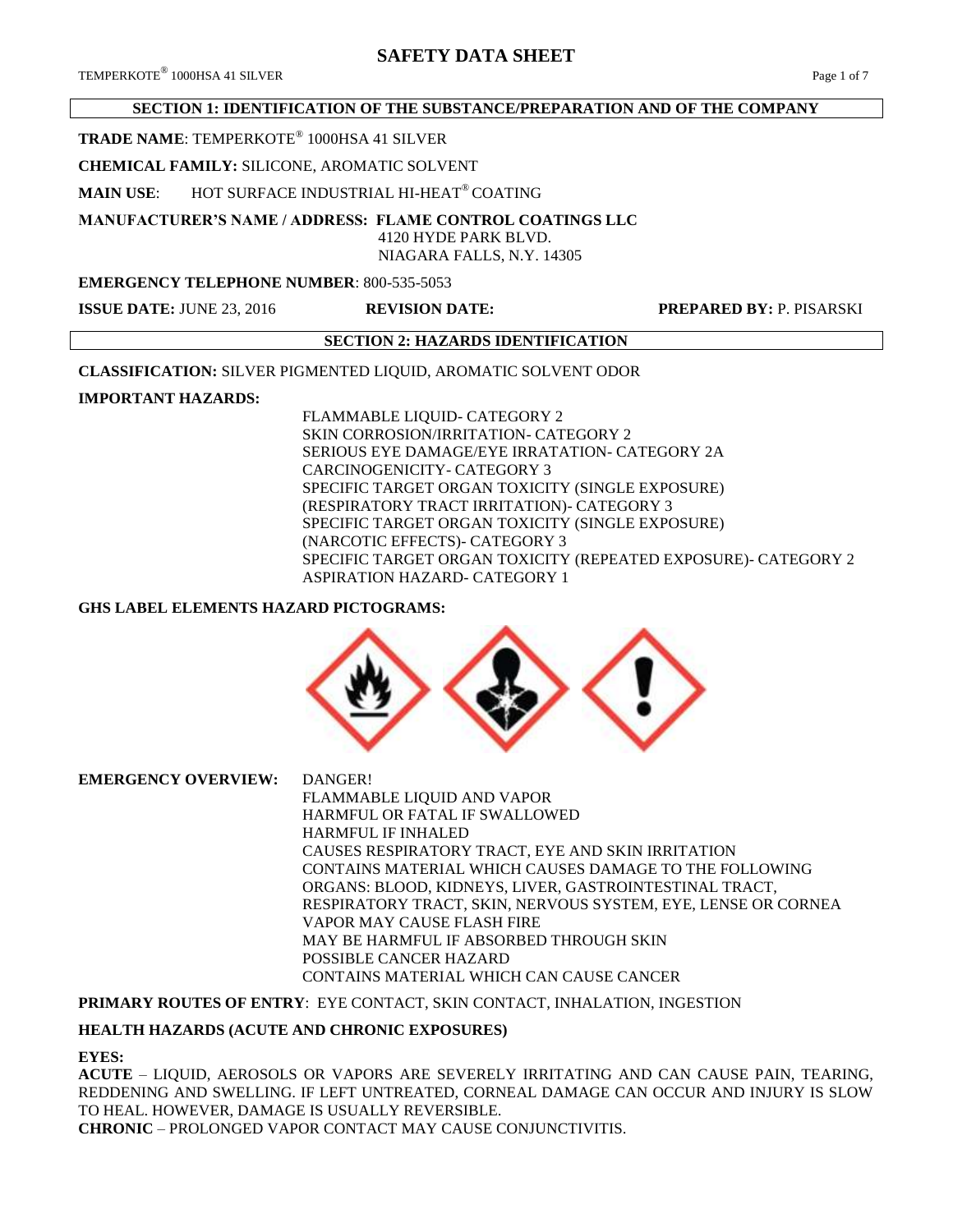## **SECTION 2: HAZARDS IDENTIFICATION (CON'T)**

### **SKIN CONTACT:**

**ACUTE** – REPEATED OR PROLONGED SKIN CONTACT CAN RESULT IN DRY, DEFATTED AND CRACKED SKIN CAUSING INCREASED SUSCEPTIBILITY TO INFECTION. IN ADDITION IRRITATION MAY DEVELOP INTO DERMATITUS. SOLVENTS CAN PENETRATE THE SKIN AND MAY CAUSE EFFECTS SIMILAR TO THOSE IDENTIFIED UNDER ACUTE INHALATION SYMPTOMS.

**CHRONIC** – MAY CAUSE EFFECTS SIMILAR TO THOSE IDENTIFIED UNDER CHRONIC INHALATION EFFECTS.

**SKIN ABSORPTION: ACUTE** – ND

**CHRONIC** – ND

## **INHALATION:**

**ACUTE** – SOLVENT VAPORS ARE IRRITATING TO THE EYES, NOSE, AND THROAT. SYMPTOMS OF IRRITATION MAY INCLUDE RED, ITCHY EYES, DRYNESS OF THE THROATAND A FEELING OF TIGHTNESS IN THE CHEST. OTHER POSSIBLE SYMPTOMS OF OVEREXPOSURE INCLUDE: HEADACHE, DIZZINESS, NAUSEA, NARCOSIS FATIGUE AND LOSS OF APPETITE.

**CHRONIC** – CHRONIC EXPOSURE TO ORGANIC SOLVENTS HAS BEEN ASSOCIATED WITH VARIOUS NEUROTOXIC EFFECTS INCLUDING PERMANENT BRAIN AND NERVOUS SYSTEM DAMAGE. SYMPTOMS INCLUDE LOSS OF MEMORY, LOSS OF INTELLECTUAL ABILITY AND LOSS OF COORDINATION. TOLUENE HAS BEEN DEMONSTRATED TO BE EMBRYOFETOTOXIC AND TERATOGENIC IN LABORATORY ANIMALS. PROLONGED OR REPEATED OVEREXPOSURE TO TOLUENE CAN CAUSE IRRITATION TO THE RESPIRATORY TRACT, ENLARGED LIVER, KIDNEY EFFECTS AND CARDIAC SENSITIZATION.

### **INGESTION:**

**ACUTE** – CAN RESULT IN IRRITATION OF THE DIGESTIVE TRACT. SYMPTOMS CAN INCLUDE SORE THROAT ABDOMINAL PAIN NAUSEA, VOMITING AND DIARRHEA. VOMITING MAY CAUSE ASPIRATION OF SOLVENT RESULTING IN CHEMICAL PNEUMONITIS

**CHRONIC** – ND

**CONDITIONS AGGRAVATED BY EXPOSURE**: SKIN DISORDERS AND ALLERGIES

## **SECTION 3: COMPOSITION/INFORMATION ON INGREDIENTS**

## **SUBSTANCE/MIXTURE:** MIXTURE

## **OTHER MEANS OF IDENTIFICATION:** NOT AVAILABLE

| <b>HAZARDOUS INGREDIENTS</b>      | Wt. %     | <b>CAS Number</b> |
|-----------------------------------|-----------|-------------------|
| <b>ALUMINUM FLAKE</b>             | $10 - 30$ | 007429-90-5       |
| <b>PARACHLOROBENZOTRIFLOURIDE</b> | $10-30$   | $000098 - 56 - 6$ |
| <b>MICA</b>                       | $5-10$    | $012001 - 26 - 2$ |
| STODDARD SOLVENT                  | $5-10$    | $008052 - 41 - 3$ |
| HEAVY AROMATIC SOLVENT NAPTHA     | $5-10$    | 064742-94-5       |
| TOLUENE                           | $1 - 5$   | 000108-88-3       |
| <b>DIISOPROPYLBIPHENYLS</b>       | $5-10$    | 069009-90-1       |
| ETHYL SILICATE                    | $5-10$    | 000078-10-4       |
|                                   |           |                   |

**SECTION 4: FIRST AID MEASURES**

**GENERAL**: REMOVE PERSON FROM AFFECTED AREA AND MAKE COMFORTABLE. TREAT SYMPTOMATICALLY.

**EYES**: FLUSH WITH WATER FOR 15 MINUTES. GET MEDICAL ATTENTION.

**SKIN**: REMOVE PRODUCT AND FLUSH AFFECTED AREA WITH WATER FOR 15 MINUTES. IF IRRITATION PERSISTS, SEEK MEDICAL ATTENTION.

**INHALATION**: MOVE TO FRESH AIR. GIVE ASSISTED RESPIRATION IF BREATHING HAS STOPPED OR IS LABORED (CALL A PHYSICIAN).

**INGESTION**: GIVE 3 – 4 GLASSES OF WATER OR MILK IF PERSON CONSCIOUS. **DO NOT INDUCE VOMITING!** OBTAIN MEDICAL CARE AND TREATMENT.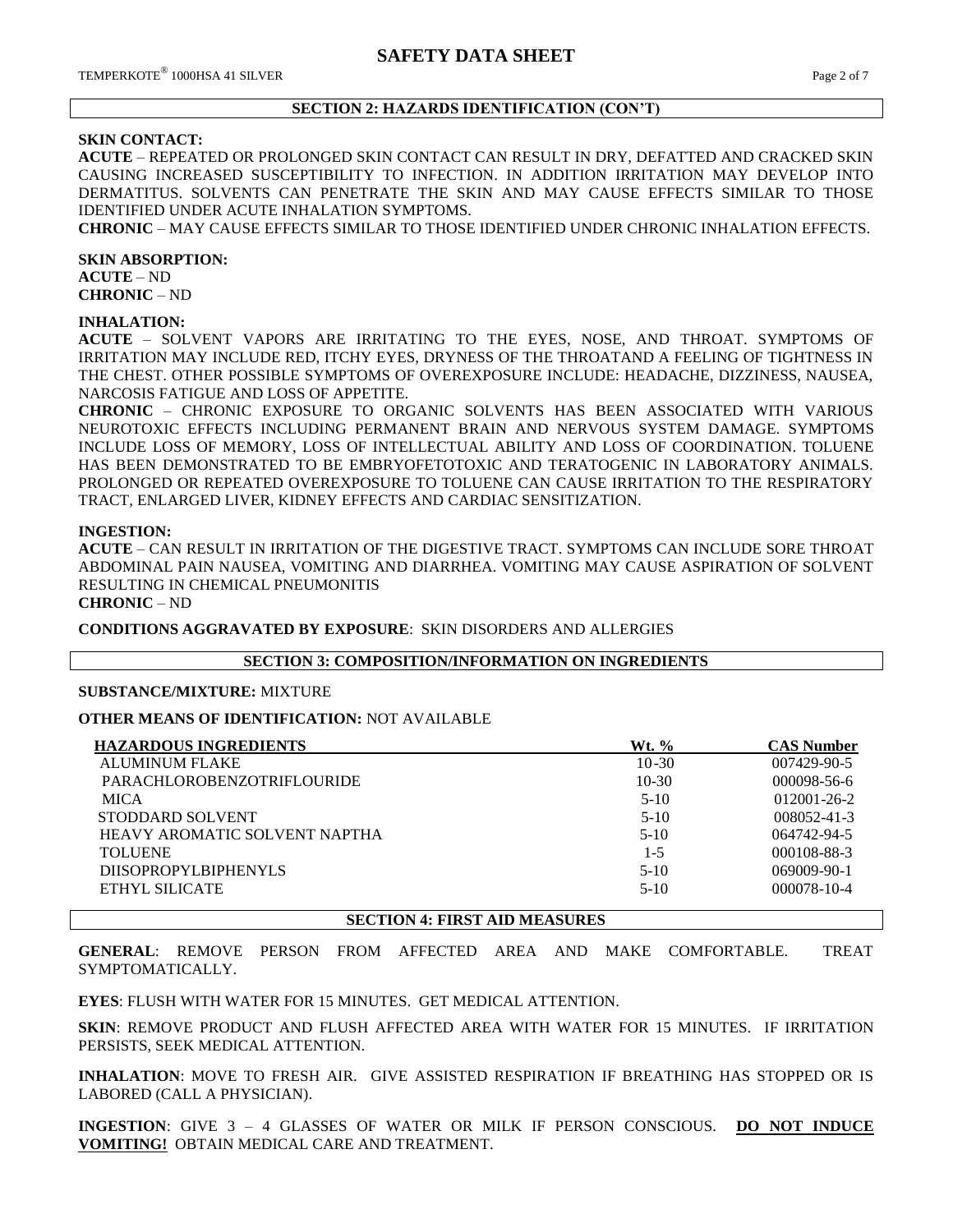## **SECTION 4: FIRST AID MEASURES (CON'T)**

**NOTES TO PHYSICIAN:** ACUTE MASSIVE EXPOSURE TO TOLUENE CAN CAUSE TRANSIENT HEMATURIA AND ALBUMINURIA. CARDIAC ARRHYTHMIAS CAN OCCUR AFTER MASSIVE INHALATION.

## **SECTION 5: FIRE FIGHTING MEASURES**

**EXTINGUISHNG MEDIA**: IGNITION MAY GIVE RISE TO A CLASS B FIRE. IN CASE OF FIRE USE: WATER FOG, CARBON DIOXIDE, DRY CHEMICAL, OR ALCOHOL FOAM.

**SPECIFIC HAZARDS ARISING FROM CHEMICAL:** FLAMABLE LIQUID AND VAPOR. IN A FIRE OR IF HEATED A PRESSURE INCREASE WILL OCCUR AND THE CONTAINER MAY BURST, WITH THE RISK OF A SUBSEQUENT EXPLOSION. VAPOR IS HEAVIER THAN AIR AND WILL SPREAD ACROSS THE GROUND.

**HAZARDOUS DECOMPOSITION PRODUCTS: CO, CO<sub>2</sub>** 

**HAZARDOUS POLYMERIZATION (REACTIVITY**): WILL NOT OCCUR.

**SPECIAL FIRE FIGHTING PROCEDURES**: WEAR SELF-CONTAINED BREATHING APPARATUS AND PROTECTIVE CLOTHING. WATER SPRAY IS USEFUL IN COOLING FIRE-EXPOSED VESSELS AND IN DISPERSING VAPORS.

**UNUSUAL FIRE AND EXPLOSIVE HAZARDS**: MAY GENERATE TOXIC OR IRRITATING COMBUSTION PRODUCTS. SUDDEN REACTION AND FIRE MAY RESULT IF PRODUCT IS MIXED WITH AN OXIDIZING AGENT. SOLVENT VAPORS MAY BE HEAVIER THAN AIR. UNDER CONDITIONS OF STAGNANT AIR, VAPORS MAY BUILD UP AND TRAVEL ALONG THE GROUND TO AN IGNITION SOURCE.

## **SECTION 6: ACCIDENTAL RELEASE MEASURES**

**STEPS TO BE TAKEN IN CASE MATERIAL IS RELEASED OR SPILLED:** SHUT OFF SOURCES OF IGNITION. COVER SPILLS WITH ABSORBENT. PLACE IN METAL CONTAINERS FOR RECOVERY OR DISPOSAL. PREVENT ENTRY INTO SEWERS, STORM DRAINS, AND WATERWAYS.

## **SECTION 7: HANDLING AND STORAGE**

**GENERAL**: STORE IN COOL, WELL VENTILATED AREAS. KEEP AWAY FROM HEAT AND OPEN FLAMES. AVOID PROLONGED INHALATION OF HEATED VAPORS OR MISTS. AVOID PROLONGED SKIN CONTACT. USE NON-SPARKING TOOLS AND GROUNDING CABLES WHEN TRANSFERRING. CONTAINERS MAY BE HAZARDOUS WHEN EMPTY.

**STORAGE**: AVOID TEMPERATURE EXTREMES. STORE AWAY FROM EXCESSIVE HEAT, FROM SOURCES OF IGNITION AND FROM REACTIVE MATERIALS. MATERIAL CAN BURN; LIMIT INDOOR STORAGE TO AREAS EQUIPPED WITH AUTOMATIC SPRINKLERS. STORE OUT OF DIRECT SUNLIGHT IN A COOL PLACE. KEEP CONTAINERS TIGHTLY CLOSED. GROUND ALL METAL CONTAINERS DURING STORAGE AND HANDLING.

| <b>SECTION 8: EXPOSURE CONTROL/PERSONAL PROTECTION</b> |                     |             |                     |              |              |  |
|--------------------------------------------------------|---------------------|-------------|---------------------|--------------|--------------|--|
| <b>EXPOSURE LIMITS (ppm)</b>                           |                     |             |                     |              |              |  |
| <b>INGREDIENTS (CAS)</b>                               | <b>OSHA</b>         |             |                     | <b>ACGIH</b> | <b>OTHER</b> |  |
|                                                        | TWA                 | <b>STEL</b> | <b>TWA</b>          | <b>STEL</b>  |              |  |
| 007429-90-5                                            | 10mg/m <sup>3</sup> | <b>ND</b>   | 10mg/m <sup>3</sup> | ND           | (SEE NOTE 1) |  |
| 000098-56-6                                            | <b>NE</b>           | <b>NE</b>   | <b>NE</b>           | <b>NE</b>    |              |  |
| 012001-26-2                                            | 3mg/m <sup>3</sup>  | ND          | 3mg/m <sup>3</sup>  | ND           | (SEE NOTE 1) |  |
| 008052-41-3                                            | 100                 | <b>NE</b>   | 100                 | <b>NE</b>    |              |  |
| 064742-94-5                                            | 100                 | <b>NE</b>   | 400                 | <b>NE</b>    |              |  |
| 000108-88-3                                            | 100                 | 150         | 100                 | 150          |              |  |
| 069009-90-1                                            | NE                  | <b>NE</b>   | <b>NE</b>           | NE           |              |  |
| 000078-10-4                                            | NΕ                  | NE          | NΕ                  | <b>NE</b>    |              |  |

 **LEGEND**: (M) MAX. EXPOSURE LIMIT; (S) OCCUPATIONAL EXP. LIMIT; (R) SUPPLIERS REC. LIMIT, (+) PERCUTANEOUS RISK NOTE 1: VALUES MEANINGFUL ONLY WHEN HARDENED PRODUCT IS ABRADED, GROUND, ETC.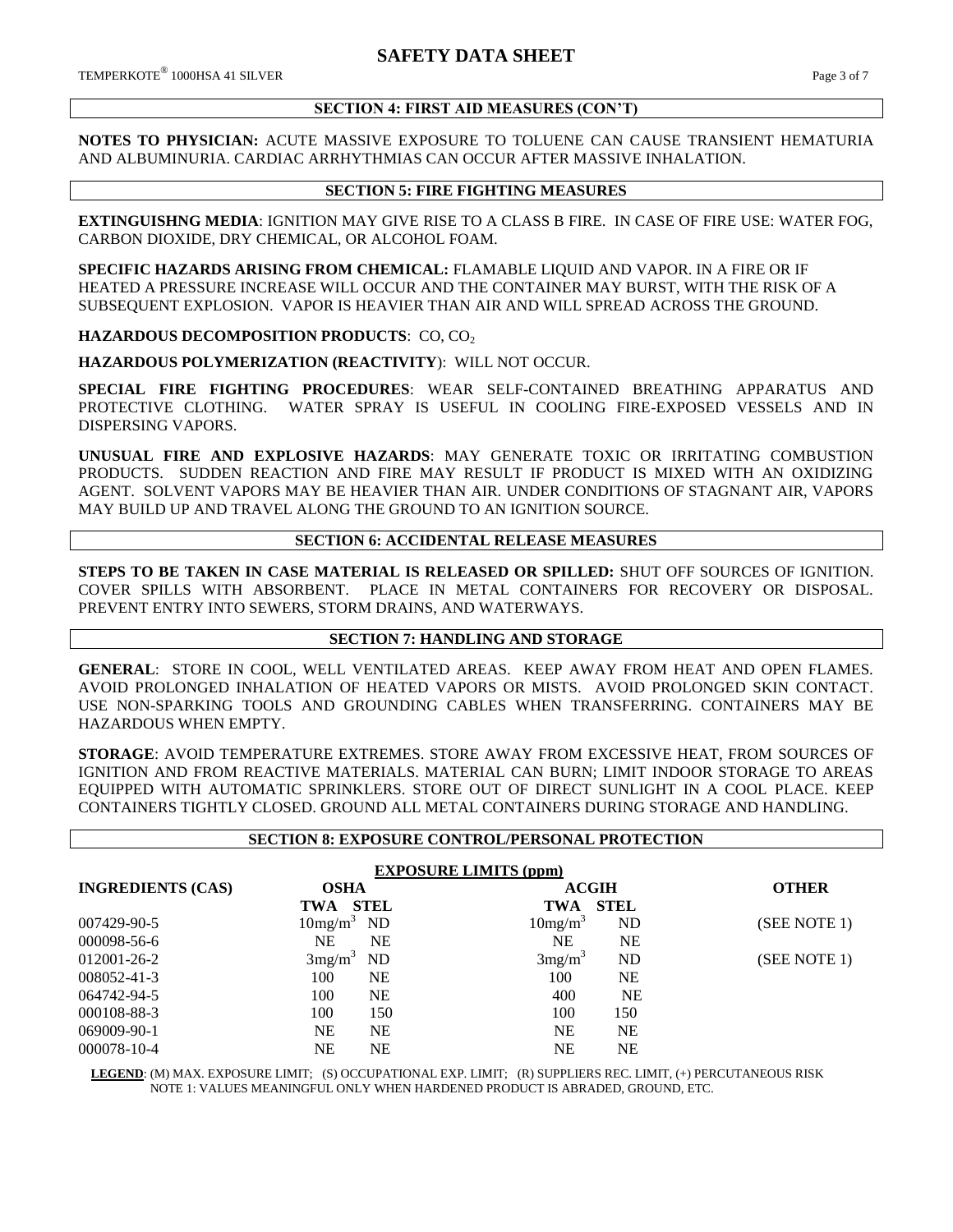## **SECTION 8: EXPOSURE CONTROL/PERSONAL PROTECTION (CON'T)**

**ENGINEERING CONTROLS**: EXHAUST VENTILATION IS SUFFICIENT TO KEEP AIRBORNE CONCENTRATION OF THE SOLVENTS BELOW THEIR RESPECTIVE TLV'S. EXHAUST AIR MAY NEED TO BE CLEANED BY SCRUBBERS OR FILTERS TO REDUCE ENVIRONMENTAL CONTAMINATION.

**RESPIRATORY PROTECTION**: NONE REQUIRED IN ADEQUATELY VENTILATED AREAS. IF VAPOR CONCENTRATION EXCEEDS 20ppm FOR LONGER THAN 15 MINUTES, A NIOSH APPROVED RESPIRATOR FOR ORGANIC VAPORS IS RECOMMENDED.

**PROTECTIVE GLOVES**: NITRILE RUBBER.

**EYE PROTECTION**: SPLASH-PROOF GOGGLES OR CHEMICAL SAFETY GLASSES.

**OTHER PROTECTIVE EQUIPMENT**: LONG SLEEVED SHIRTS AND TROUSERS. EMERGENCY SHOWERS AND EYE WASH STATIONS SHOULD BE READILY ACCESSIBLE.

## **SECTION 9: PHYSICAL AND CHEMICAL PROPERTIES**

**APPEARANCE**

**BOILING POINT**: 110.6°C (231.1°F) (TOLUENE) **SPECIFIC GRAVITY**: 1.2-1.3

**FLASHPOINT:** 4.4°C (40°F) TCC (TOLUENE) **SOLUBILITY IN WATER**: INSOLUBLE

**EVAPORATION RATE:**  $>1$  (BUTYL ACETATE = 1) **AUTO IGNITION TEMP**: 480°C (869°F)

**COEFFICIENT OF WATER/OIL DISTRIBUTION**: ND **% SOLIDS BY WT**: 50%

**% VOLATILES BY VOLUME**: 57%

**PHYSICAL STATE:** LIQUID **FLAMMABLE LIMITS**: NOT AVAILABLE **COLOR: SILVER <b>LOWER EXPLOSION LIMIT**: 1.2% **ODOR: AROMATIC SOLVENT <b>UPPER EXPLOSION LIMIT**: 7.0% **pH**: NA **VAPOR PRESSURE**: 24 mm Hg (TOLUENE) **MELTING POINT**: ND **VAPOR DENSITY**: 3.1 (AIR = 1)

# **SECTION 10: STABILITY AND REACTIVITY**

**STABILITY**: STABLE; HOWEVER MAY FORM PEROXIDES OF UNKNOWN STABILITY

**CONDITIONS TO AVOID**: NOT APPLICABLE (MATERIAL IS STABLE).

**INCOMPATIBILITY (MATERIAL TO AVOID):** OXIDIZING AGENTS (PERCHLORATES, NITRATES), STRONG ACIDS, HYPOCHLORITES, AND PEROXIDES SHOULD NOT BE COMBINED WITH PHOSPHOROUS CONTAINING MATERIALS BECAUSE HIGHLY TOXIC FUMES CAN BE EMITTED IN A FIRE SITUATION

## **SECTION 11: TOXICOLOGICAL INFORMATION**

## **ACUTE TOXICITY**

| PRODUCT/INGREDIENT NAME  | <b>RESULT</b>              | <b>SPECIES</b> | <b>DOSE</b> | <b>EXPOSURE</b>          |
|--------------------------|----------------------------|----------------|-------------|--------------------------|
| p-Chlorobenzotrifluoride | LD50 ORAL                  | RAT            | 13 g/kg     | $\overline{\phantom{a}}$ |
|                          | LD50 ORAL                  | RAT            | <870 mg/kg  |                          |
| <b>Toluene</b>           | <b>LC50 INHALATION GAS</b> | RAT            | 6000 ppm    | 6Hrs                     |

## **CARCINOGENICITY**

| <b>PRODUCT/INGREDIENT NAME</b> | <b>OSHA</b>                | <b>IARC</b> | <b>NTP</b> |
|--------------------------------|----------------------------|-------------|------------|
| Titanium Dioxide               |                            | חר          |            |
| Toluene                        | POSSIBLE SELECT CARCINOGEN |             |            |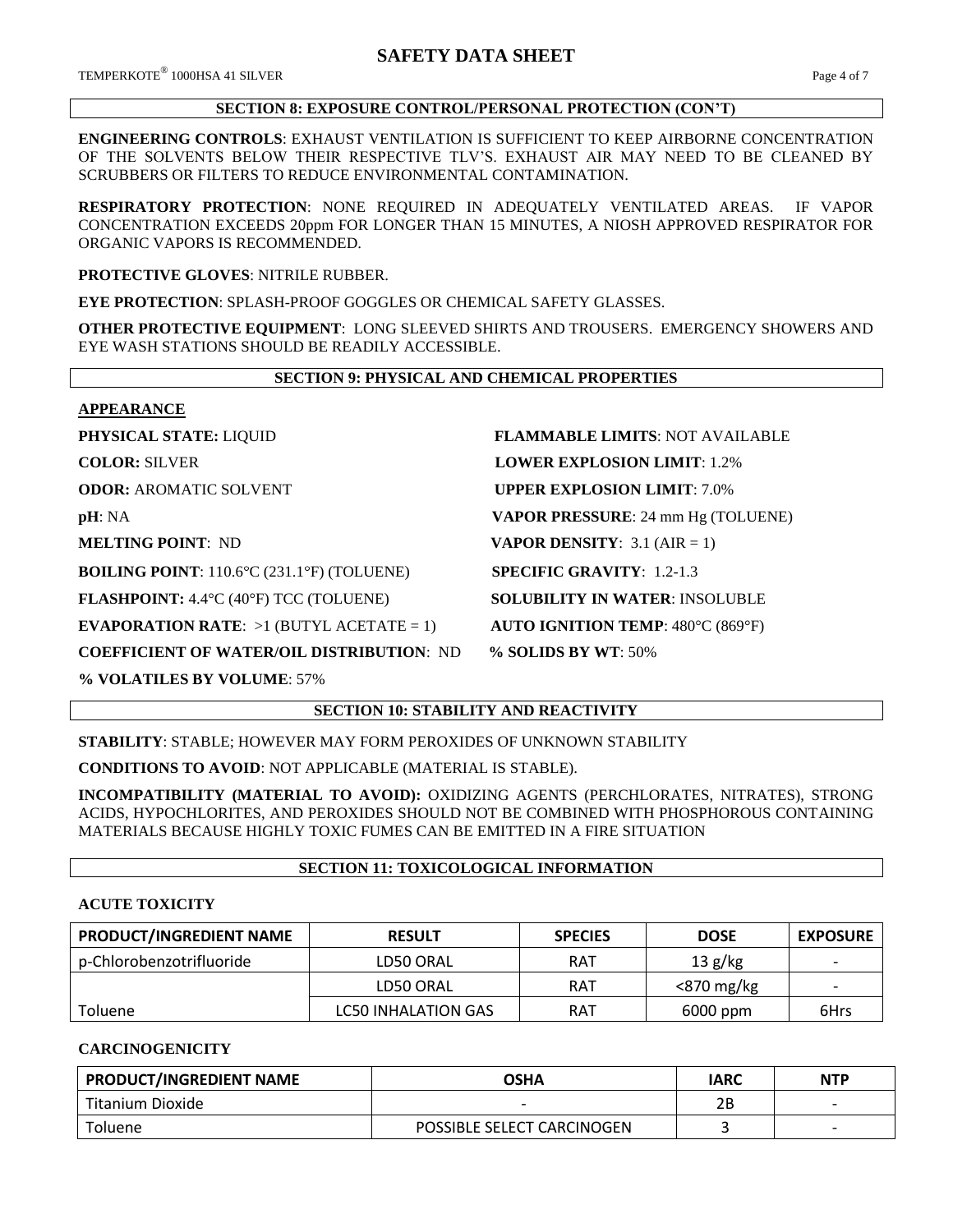## **SECTION 11: TOXICOLOGICAL INFORMATION (CON'T)**

## **SPECIFIC TARGET ORGAN TOXICITY (SINGLE EXPOSURE)**

| PRODUCT/INGREDIENT NAME  | <b>CATEGORY</b> | <b>ROUTE OF EXPOSURE</b> | <b>TARGET ORGANS</b>     |
|--------------------------|-----------------|--------------------------|--------------------------|
|                          |                 |                          | RESPIRATORY TRACT        |
|                          |                 |                          | <b>IRRATAION AND</b>     |
| p-Chlorobenzotrifluoride | CATEGORY 3      | N/A                      | NARCOTIC EFFECTS         |
|                          |                 |                          | <b>RESPIRATORY TRACT</b> |
|                          |                 |                          | <b>IRRATAION AND</b>     |
| Toluene                  | CATEGORY 3      | N/A                      | NARCOTIC EFFECTS         |

## **SPECIFIC TARGET ORGAN TOXICITY (REPEATED EXPOSURE)**

| <b>PRODUCT/INGREDIENT NAME</b> | <b>CATEGORY</b> | <b>ROUTE OF EXPOSURE</b> | <b>TARGET ORGANS</b>  |
|--------------------------------|-----------------|--------------------------|-----------------------|
| Toluene                        | CATEGORY :      | N/A                      | <b>CNS and Kidney</b> |

## **POTENTIAL ACUTE HEALTH EFFECTS**

**EYE:** CAUSES SERIOUS EYE IRRATATION **INHALATION:** CAN CAUSE CNS DEPRESSION, MAY CAUSE DROWSINESS AND DIZZINESS, REPIRATORY IRRATATION **SKIN CONTACT:** CASUES SKIN IRRATAION **INGESTION:** CAN CAUSE CNS DEPRESSION MAY BE FATAL IF SWALLOWED

## **POTENTIAL CHRONIC EFFECTS**

**GENERAL:** MAY CAUSE DAMAGE TO ORGANS THROUGH PROLONGED AND REPEATED EXPOSURE **TERATOGENICITY:** YES **MUTAGENICITY:** NO **EMBRYOTOXICITY:** NO

## **SECTION 12: ECOLOGICAL INFORMATION**

| <b>PRODUCT/INGREDIENT NAME</b><br><b>RESULT</b> |                                      | <b>SPECIES</b>         | <b>EXPOSURE</b> |
|-------------------------------------------------|--------------------------------------|------------------------|-----------------|
| Toluene                                         | LC50 7.3 $\sim$ 22.8 mg/l FRESHWATER | <b>FRESHWATER FISH</b> | <b>96 Hrs</b>   |

## **SECTION 13: WASTE DISPOSAL**

**WASTE DISPOSAL METHODS**: INCINERATION IS PREFERRED. COMPLY WITH ALL FEDERAL, STATE AND LOCAL REGULATIONS. RCRA CLASSIFIED HAZARDOUS WASTE WITH CHARACTERISTIC OF IGNITABILITY.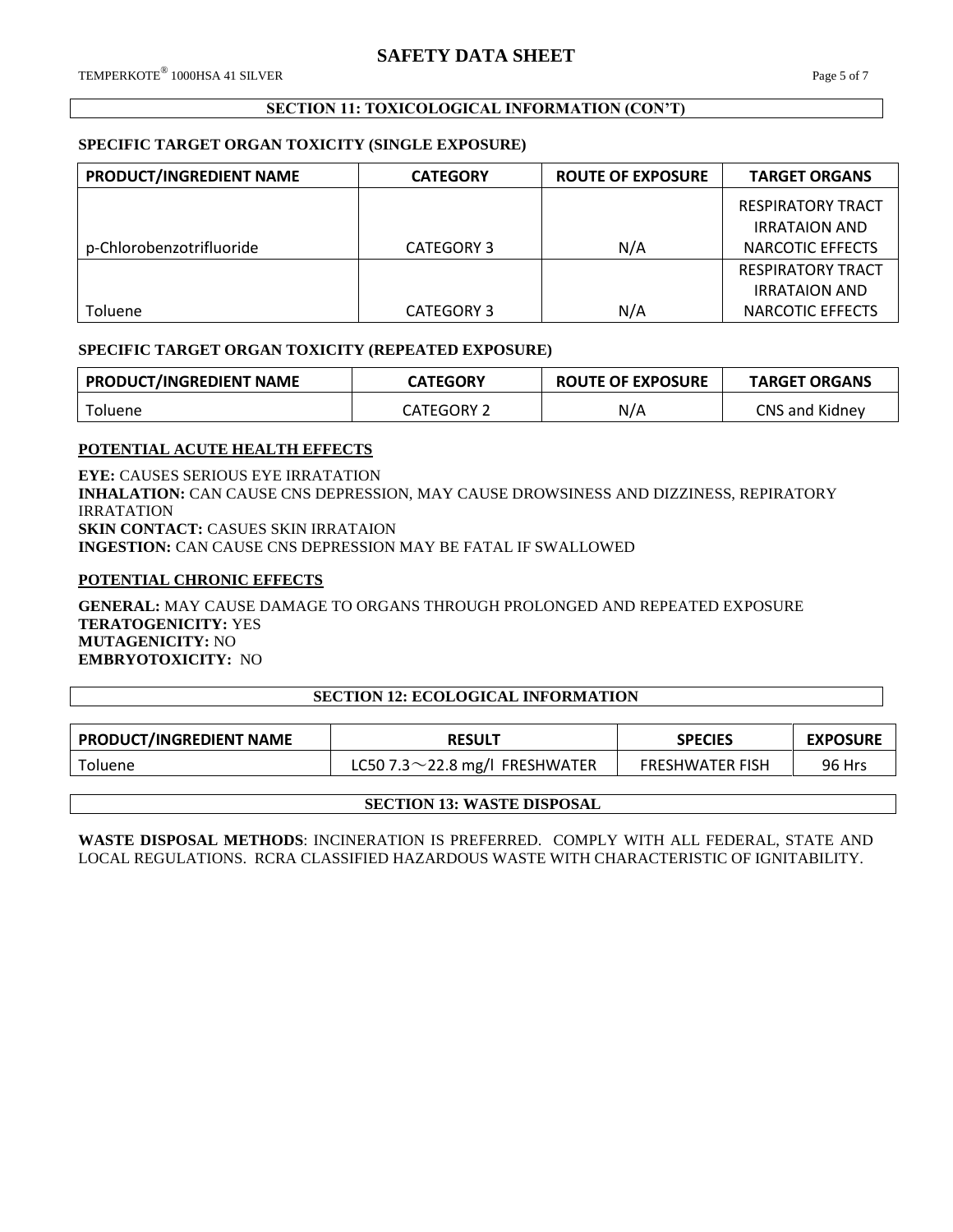## **SAFETY DATA SHEET**

 $\mathrm{TEMPERKOTE}^{\circledR}$  1000HSA 41 SILVER  $\qquad \qquad$  Page 6 of 7

## **SECTION 14: TRANSPORT INFORMATION**

|                                      | <b>DOT</b>                                                | <b>TDG</b>                                                                                                                                                             | <b>MEXICO</b>                                        |                                                   |                                          |
|--------------------------------------|-----------------------------------------------------------|------------------------------------------------------------------------------------------------------------------------------------------------------------------------|------------------------------------------------------|---------------------------------------------------|------------------------------------------|
|                                      | <b>CLASSIFICATION</b>                                     | <b>CLASSIFICATION</b>                                                                                                                                                  | <b>CLASSIFICATION</b>                                | <b>IATA</b>                                       | <b>IMDG</b>                              |
| <b>UN NUMBER</b>                     | <b>UN1263</b>                                             | <b>UN1263</b>                                                                                                                                                          | UN1263                                               | <b>UN1263</b>                                     | <b>UN1263</b>                            |
| UN PROPER SHIPPING<br><b>NAME</b>    | <b>PAINT</b>                                              | <b>PAINT</b>                                                                                                                                                           | <b>PAINT</b>                                         | <b>PAINT</b>                                      | <b>PAINT</b>                             |
| <b>TRANSPORT HAZARD</b><br>CLASS(ES) | 3                                                         | 3                                                                                                                                                                      | $\overline{3}$                                       | 3                                                 | 3                                        |
| <b>PACKING GROUP</b>                 | $\mathsf{II}$                                             | Ш                                                                                                                                                                      | Ш                                                    | Ш                                                 | Ш                                        |
| <b>ENVIRONMENTAL</b>                 |                                                           |                                                                                                                                                                        |                                                      |                                                   |                                          |
| <b>HAZARD</b>                        | NO.                                                       | NO.                                                                                                                                                                    | <b>NO</b>                                            | NO.                                               | NO.                                      |
| <b>ADDITIONAL HAZARD</b>             | Special provisions<br>Not Applicable<br><b>ERG No.128</b> | Product classified<br>as per the<br>following<br>sections of the<br>Transportation of<br>Dangerous Goods<br>Regulations: 2.<br>18-2.19 (Class 3).<br><b>ERG No.128</b> | Special provisions<br>(ERG#128)<br><b>ERG No.128</b> | Special<br>provisions<br><b>Not</b><br>Applicable | Emergency<br>schedules<br>(EmS) F-E, S-E |

## **SECTION 15: REGULATORY INFORMATION**

**MATERIAL VOC** = 251 gram/liter **COATING VOC** = 343 gram/liter

**TSCA (TOXIC SUBSTANCE CONTROL ACT):** ALL COMPONENTS ARE LISTED IN THE TSCA CHEMICAL SUBSTANCE INVENTORY.

**CERCLA (COMPREHENSIVE RESPONSE COMPENSATION and LIABILITY ACT):** REPORTABLE QUANTITY, TOLUENE 1000 LBS.

## **SARA TITLE III**

 **SECTION 312 HAZARD CLASS:** IMMEDIATE (ACUTE) HEALTH HAZARD, DELAYED HEALTH HAZARD; FIRE HAZARD

## **SECTION 313 LISTED INGREDIENTS**: TOLUENE (CAS #000108-88-3)

**CALIFORNIA PROPOSITION 65:** THE BELOW LIST OF COMPOUNDS IS KNOWN TO THE STATE OF CALIFORNIA TO CAUSE CANCER, BIRTH DEFECTS OR OTHER REPRODUCIVE HARM: CAS #000108-88-3.